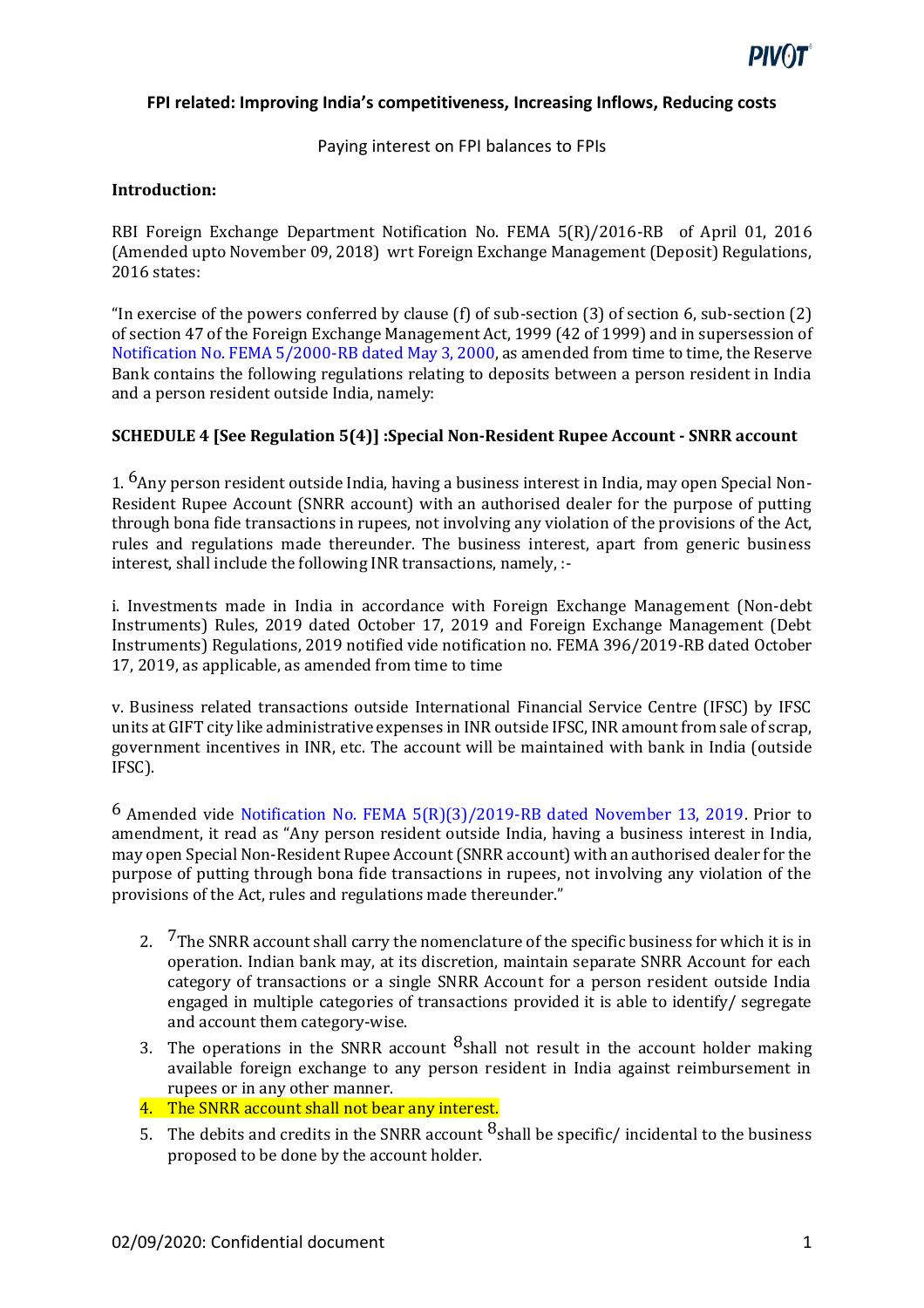

Paying interest on FPI balances to FPIs

### **Foreign Portfolio investors(FPI)**

- As on date over 9700 FPIs are registered with SEBI across Cat I and Cat II. The numbers are growing ever since the relaxation happened in 2019 and ease of Business in 2019. The total AUC exceeds \$ 400 Billion and growing.
- Foreign Portfolio investors(FPI) are also guided by the above RBI Regulations.
- FPIs appoint Brokerages to execute transactions, Authorised Dealers and Custodians for settlement of transactions.
- Regulations do not permit any of the Financial Market Intermediaries to prefund a FPI transaction/ provide credit.
- FPIs are required to pre-fund the transaction( mostly overnight or atleast one day in advance).
- Sighting of funds is a necessity, prior to execution of the transaction. Similarly, on Sale of Securities funds cannot be remitted, unless a tax Certificate is issued by the Tax firms, evidencing Tax has been paid.

#### **Cost of Funding:**

- Since FPIs have to prefunding their transactions, it is a Cost of Capital for them.
- India doesn't offer Full Capital Convertibility. Thus, Cost of Capital increases as the settlement has to be in Indian Rupees(lack of capital Convertibility) requiring FX services(converting foreign currency into INR in case of Purchases and vice versa in case of Sale). Thus, FX conversion costs becomes additional costs of doing business for the FPIs, while being a revenue stream for the Authorised Dealer Banks.
- Cost go up given that SNRR account shall not bear any interest.
- A combination of the three as well as differing internal policies of ADs(Authorised Dealers) leads to FPIs being required to bring in balances of upto 1 days prior to the Execution of the deals. These balances, which are not committed as on the day of receipt are regarded as Float balances(in Custodian terminology).
- There are approx. over 50 lines of Cost for FPIs, reducing India's competitiveness, especially in volatile FX market.

#### **Float Balances:**

Float Balances exist in most of the markets, advanced and emerging. Long cash generally earns interest, but at a very low rate, as the custodian would use the cash to generate their own revenue flow. It is additional flows for custodians. The reverse applies in volatile currencies where negative interest is charged.

India's case is an anomaly as it does not permit interest to be paid to offshore account holders(FPIs). That's why custodian Banks in India can charge zero fees for custody and still be profitable!

While Custodian Banks are prohibited from paying interest to FPIs, there is no bar on their ability to invest these balances in short term instruments that bear interest. Interest earned on these balances form income of the custodian Bank. Given short term to midterm instruments may bear interest rates of 3%-6%, this can be a substantial revenue for Custodian Banks, when they invest core balances out of this float. Thus, they are in a position to quote near Zero Custody pricing (Transaction/ Safe Keeping)! A rare phenomenon in the Worldwide Custody Industry.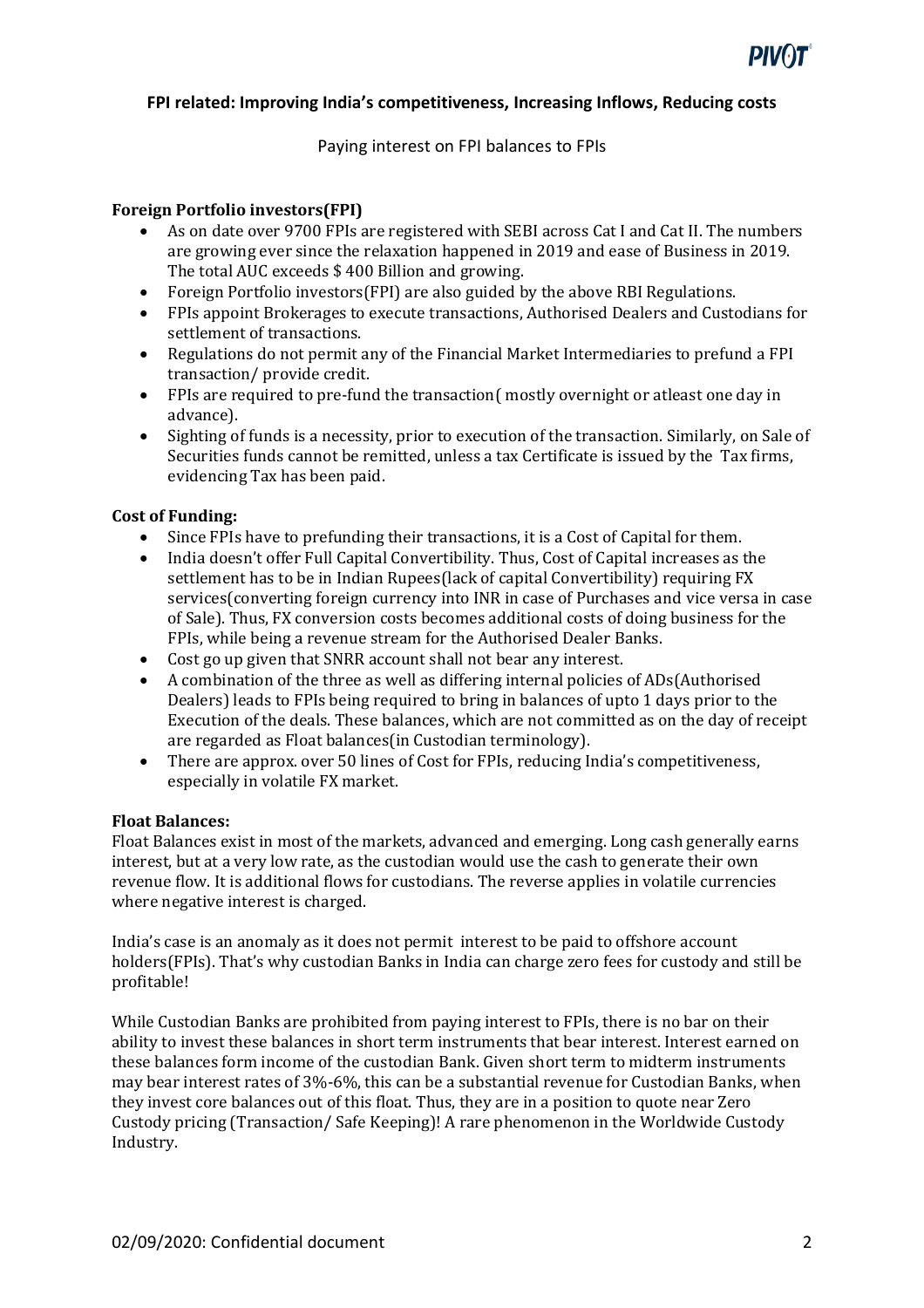

### Paying interest on FPI balances to FPIs

There are over 9800 FPIs registered with SEBI; on any given moment 2500 are active. The total Float could be in the region of over \$ 2- 3 billion in an over performing market. Its highly profitable( as these balances can be placed at interest rates between 3-6%) for Custodian Banks. However Non-Bank Custodians(SHCIL, Edelweiss, Orbis, SBI-SG) have to rely on only Transaction and Safe Keeping fees and thus are disadvantages. Its pertinent to note that India is one of the few countries that has non-Bank Custodians. Further given the RBI regulations it does not benefit FPIs. In effect while it disadvantages single Country(India Based) Custodians, and FPIs, it also lessens the attractiveness of Indian Capital Markets. This has been the scenario ever since FPIs invest in India, since early 1990s.

It can be said that India has been less competitive vs many other jurisdictions(which don't have such restriction). However, there is no reason that this anomaly peculiar to India vs other jurisdictions cannot be rectified- India's competitiveness can be increased and the large disparities between the Custodian Bank and the Non- Custodian Bank be reduced, thereby ensuring a more competitive environment.

The issue of payment of interest to Indian Institutions/Investors does not arise as they can directly remit to the clearing corp. on the same day within minutes. Thus, no Float accrues to Custodians wrt domestic Institutional segment.

#### **Revenue pattern:**

The revenue pattern of the Custodian Bank for FPIs comprise of:

- 1. One-time Accounting opening charges- Generally waived by Custodian Banks
- 2. Annual account maintenance Charges- Charged for small- Medium FPI accounts
- 3. Transaction Charges- Equity/ Derivatives
- 4. Safe Keeping Charges- Equity only
- 5. FX charges
- 6. Float Income
- 7. Other Ancillary services(proxy voting etc)

From the % contribution aspect- Income from deployment of Float, is the highest revenue churner with almost 75% of the revenues; this is followed by FX about 10% and the remain 15% would be the rest of the above.

The above structure has largely benefitted the Foreign Custodians as most of the business comes from Global Custodians(about 70%). The 30% direct also has a major share resting with foreign Custodians. This % is slowly changing with the changes induced by the FPI regulation of 2014 and thereafter of 2019- as more direct clients started investing in India, using the services of the Single Country Custodians.

#### **Raising India's competitiveness:**

SEBI has taken significant steps in reducing the settlement risks, introduced interoperability, promoted greater transparency, improved access to India, improved confidentiality besides other steps. These have contributed to improving the attractiveness of India and also to a large extent reduced the costs.

However, multiplicity of Intermediaries, Depositories not allowed to handle banking aspects, frequent changes, lack of capital Convertibility as well as restrictions placed on the payment of interest to FPIs(unlike in other markets) has resulted in higher costs of doing business for FPIs. No Float accrues to Custodians wrt domestic Institutional segment